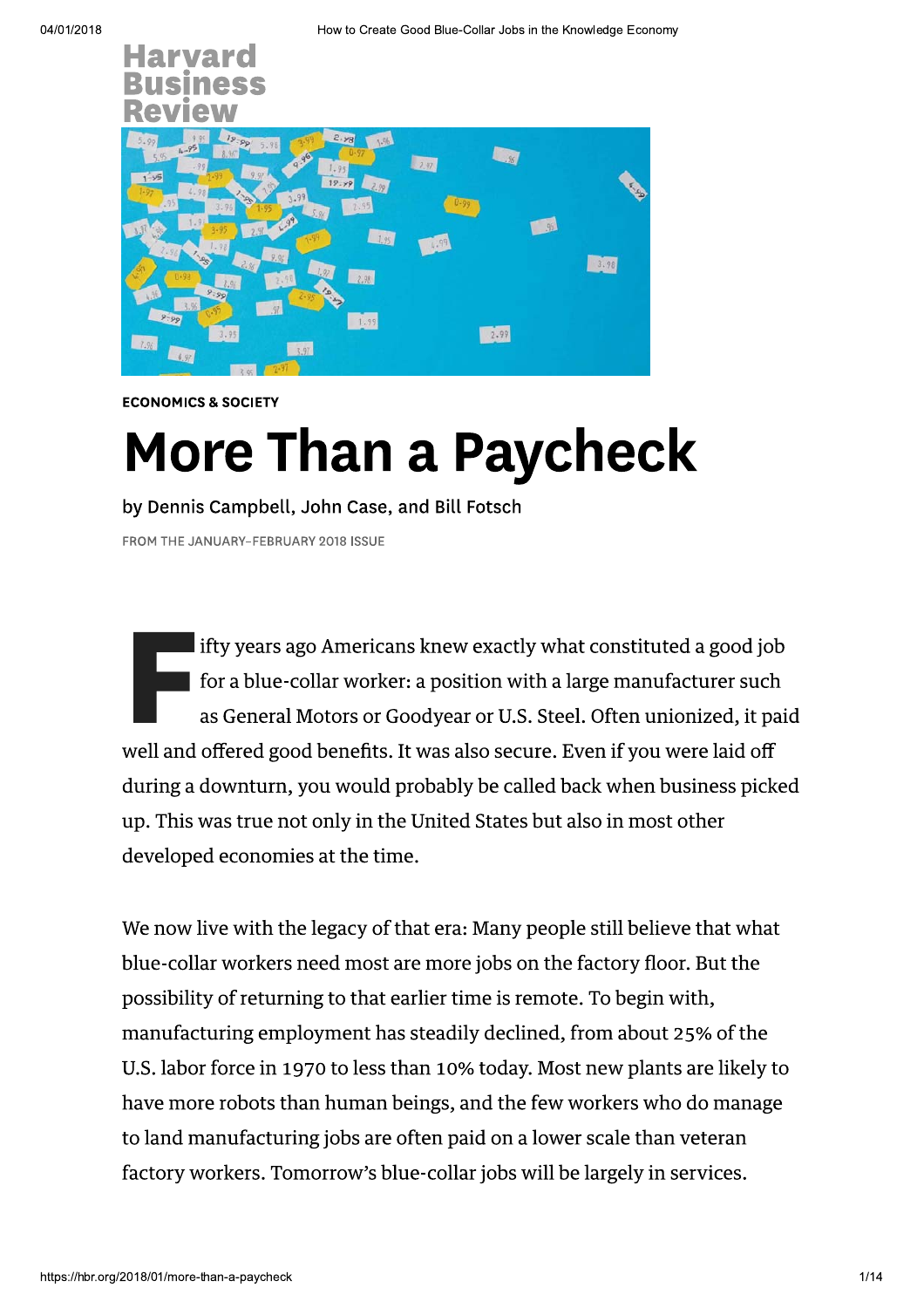That means the good jobs of the future are going to look rather different from those of the past. What we mean by "good" is well understood: The jobs provide a decent living. But we've come to realize that a decent living in the new economy entails more than a generous wage; it involves sharing the company's success with employees. It's also about more than money: People want to learn new skills and to understand how their work contributes to that success. Those insights have generally taken hold in high-end, knowledge-work settings. But a healthy free-enterprise society must offer promising employment opportunities for all its citizens, not just the well educated and highly skilled–and that means figuring out how to make bluecollar jobs more engaging as well as better paid. Otherwise the toxic combination of anger, demoralization, and cynicism that we already see among many Americans will spread.

So what should blue-collar jobs in the 21st century look like? Let's begin by considering compensation. Arguably, we've already figured out that we ought to change the way we pay-even if relatively few companies are doing so yet. But as we'll see, no benefits of progress on compensation will be fully realized or sustained unless we also make blue-collar jobs more engaging. In this respect, much remains to be done.

### **From Cogs to Owners**

The good manufacturing jobs in the mid 20th century were the result of particular economic circumstances. A handful of large, profitable companies dominated most industries. They competed in oligopolistic markets, jostling with one another for a point or two of share, and often passed additional costs on to their customers. They could pay their workers well-and powerful unions helped ensure that they did.

Those circumstances have changed. Many companies can't afford to pay their employees much above market rates, and few are under any pressure from unions. Nor can they easily pass higher labor costs on to their customers. In this environment, companies have had to find a different way to provide their workers with a decent living.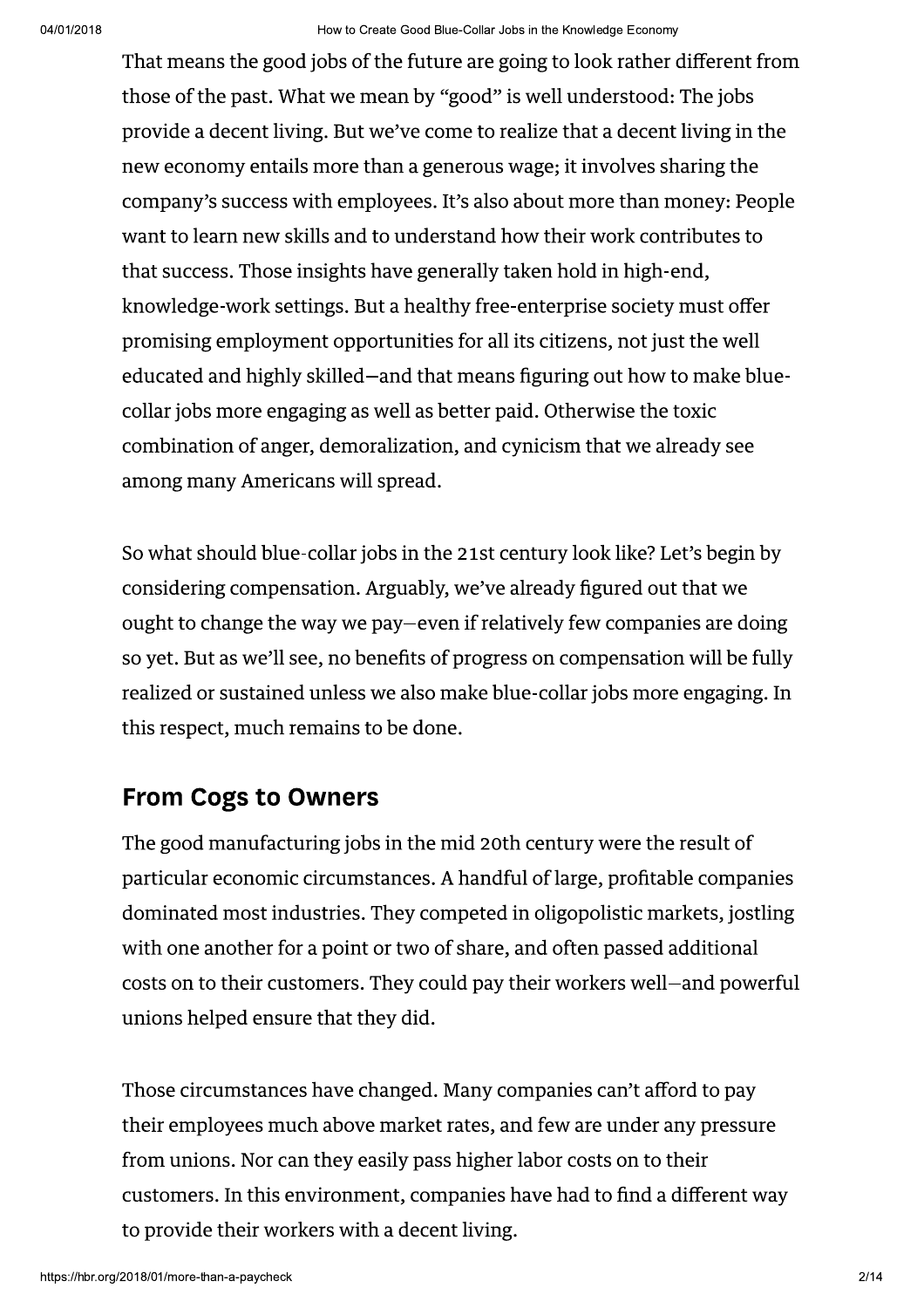Increasingly, the solution has been to offer employees a direct stake in the company's performance through stock, a share in profits, or both. Such measures can put substantial amounts of money into workers' pockets or retirement accounts without adding to an employer's fixed costs-and without putting companies at a competitive disadvantage. Indeed, they are likely to help companies attract and retain a talented workforce-a competitive edge.

The idea of sharing ownership and profits with a broad base of employees is hardly radical. Procter & Gamble has long had an employee profit-sharing and stock ownership program; an estimated 10% to 20% of its shares are in the hands of its workers. About 13% of Southwest Airlines stock is owned by employees, and in 2016 the company paid \$586 million in profit-sharing bonuses, increasing every employee's annual compensation by 13.2%. More and more companies are finding it helpful to distribute stock, profits, or both -and many of them are not high-wage, knowledge-work companies. H-E-B, a Texas-based supermarket chain, handed out 15% of its shares to its 55,000 employees in late 2015. Chobani, the fast-growing yogurt company, gave workers shares worth up to 10% of the company's valuation in 2016. Meanwhile, several thousand privately held companies are significantly or completely owned by their workers through employee stock ownership plans, or ESOPs. Companies with ESOPs (including a relative handful that are publicly traded) now employ roughly 11 million Americans, or about 9% of private-sector workers.

Even the private equity firm KKR, once known for its bruising takeover battles, has begun sharing equity with workers in some of its portfolio companies in the industrial sector. Thanks to KKR, employees of Gardner Denver, a Milwaukee-based manufacturer, received shares worth about \$100 million just prior to its IPO, in May 2017. Every eligible employee got stock worth 40% of his or her base pay. Employees of C.H.I. Overhead Doors, who got stock options when KKR bought the company, in 2015, received a dividend this year that put as much as \$4,000 apiece into blue-collar workers' pockets. "To me, it's common sense," KKR's industrial practice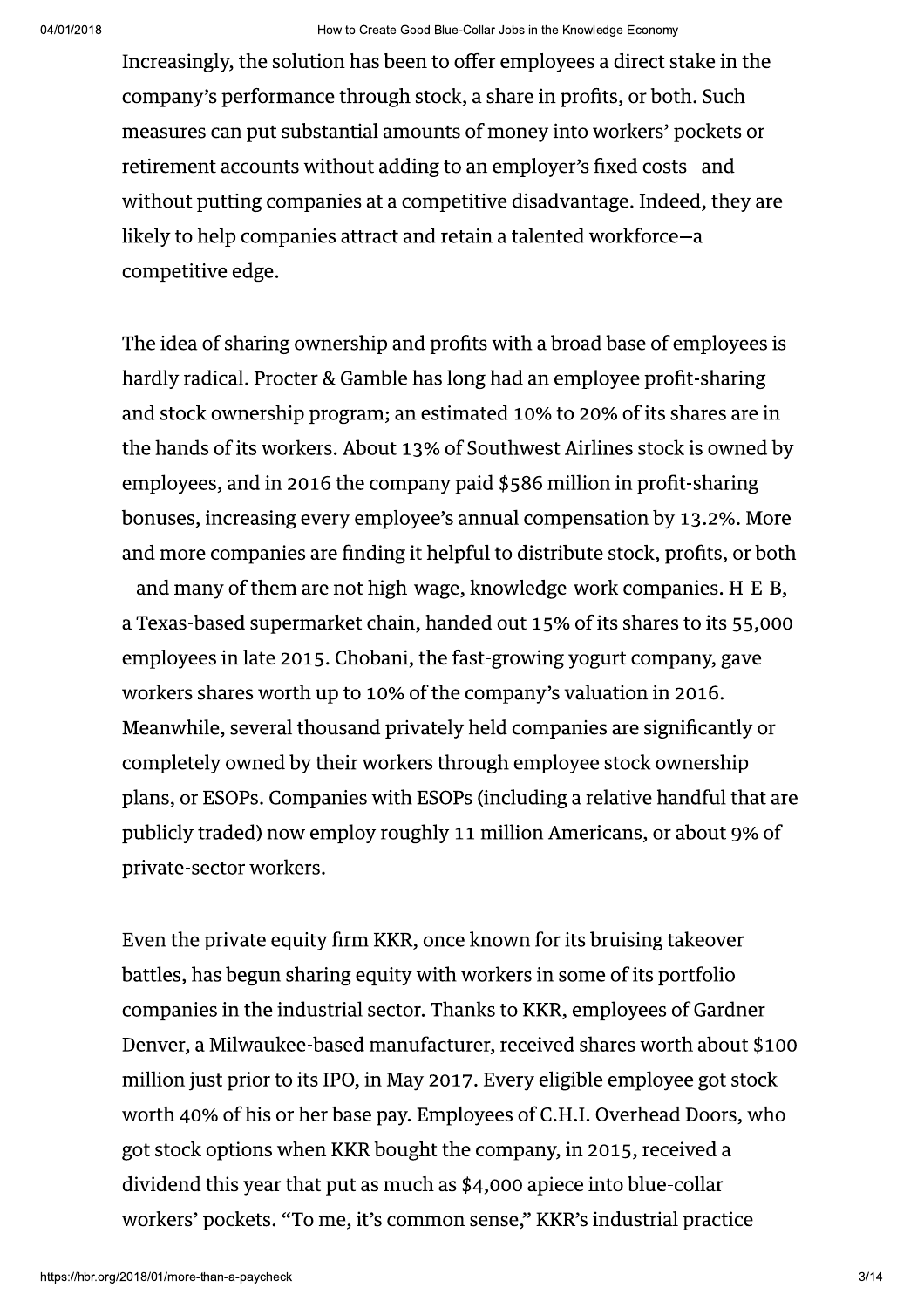head, Peter Stavros, told a reporter. "Private equity is all about alignment. You put the right incentives in place and do the broader engagement work to show people you actually care, and the results start to pour out."

The performance of companies with ESOPs has been studied in some detail, and the research indicates that they typically outperform their peers. For example, data from the nonprofit National Center for Employee Ownership (NCEO) shows that ESOP companies register 25% greater job growth over a 10-year period than similar companies with conventional ownership; they also see an average yearly increase in return on assets of 2.7 percentage points. Productivity improves by 4% to 5% in just the first year after adoption of an ESOP.

### **Other Approaches**

Two of the authors of this article, John Case and Bill Fotsch, have long been involved with the business philosophy known as openbook management, which systematically applies many of the principles outlined in this article. Others have taken different approaches to the problem of creating good jobs, but all are largely complementary to our perspective. Those approaches include:

**Best Companies to Work For** The Great Place to Work Institute, based in San Francisco, has developed a rigorous methodology for assessing jobs, working conditions, and employees' attitudes toward their work and their employers. It

Many academic studies support the NCEO's conclusions. Joseph Blasi, Douglas Kruse, and Dan Weltmann, of Rutgers University, examined more than 300 privately held companies that set up ESOPs from 1988 to 1994, comparing each one with a similar, conventionally owned company in the same industry. They found that the **ESOP** companies reported significantly higher sales growth and higher revenue per employee than did the control group. More recently Kruse and Fidan Ana Kurtulus, of the University of Massachusetts at Amherst, found that companies with a high level of employee ownership were substantially less likely than others to lay people off and considerably more likely to survive downturns.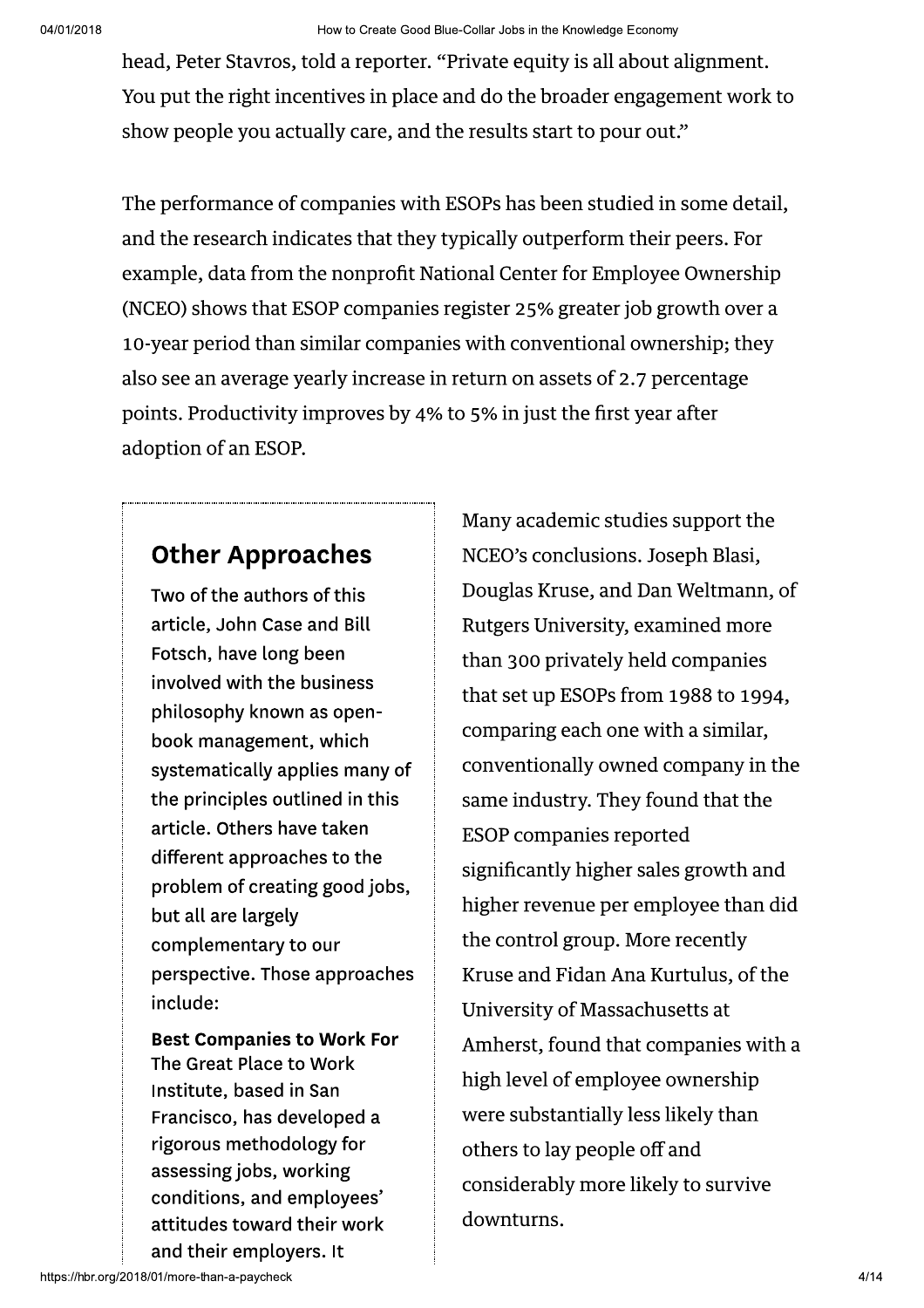collaborates with Fortune magazine to produce the annual list "100 Best **Companies to Work For."** Although many of the listed companies employ welleducated and highly skilled workers-think Google, Genentech, Intuit-some have large numbers of non-college graduates on the payroll. The latter include retailers such as **Wegmans Food Markets and** manufacturers such as W.L. Gore & Associates (which is 100% employee owned).

**Net Promoter System** 

The Net Promoter Score, a tool for measuring customer attitudes developed by Fred Reichheld, of Bain & Company, has evolved over the years into a comprehensive management philosophy that defines and promotes good jobs for frontline employees. In Reichheld's view, most workers derive deep job satisfaction from knowing they have helped to delight a customer; experienced Net Promoter companies place responsibility for customer delight squarely in the hands of frontline teams. which track their performance through customer feedback and then figure out how to improve it. Over time they become what Rob Markey, a partner at Bain, calls a "selfdirecting, self-correcting workforce," learning as they go.

The Good Jobs Strategy

By definition, companies with high levels of employee ownership put more money in the pockets of their blue-collar workers. Employees who let their shares accumulate-as ESOP participants must do until they retire or leave the company-can build sizable nest eggs for retirement, often amounting to hundreds of thousands of dollars. According to NCEO data, ESOP participants have 2.2 times as much in retirement plans as other, similar workers, and 20% more assets overall.

In addition, thanks to their higher productivity, employee-owned companies can offer better wages and benefits than similar but conventional enterprises-and they do not have to worry about outside investors' urging cost cuts. Research suggests that the wage differential between the two groups ranges from 5% to 12%. However, a new study of workers aged 28 to 34 by Nancy Wiefek, of the NCEO, found much bigger differences. Respondents to a Bureau of Labor Statistics survey who said that their employer had an employee ownership plan reported 33% more income from wages and a median household wealth 92% higher than that of comparable workers with no such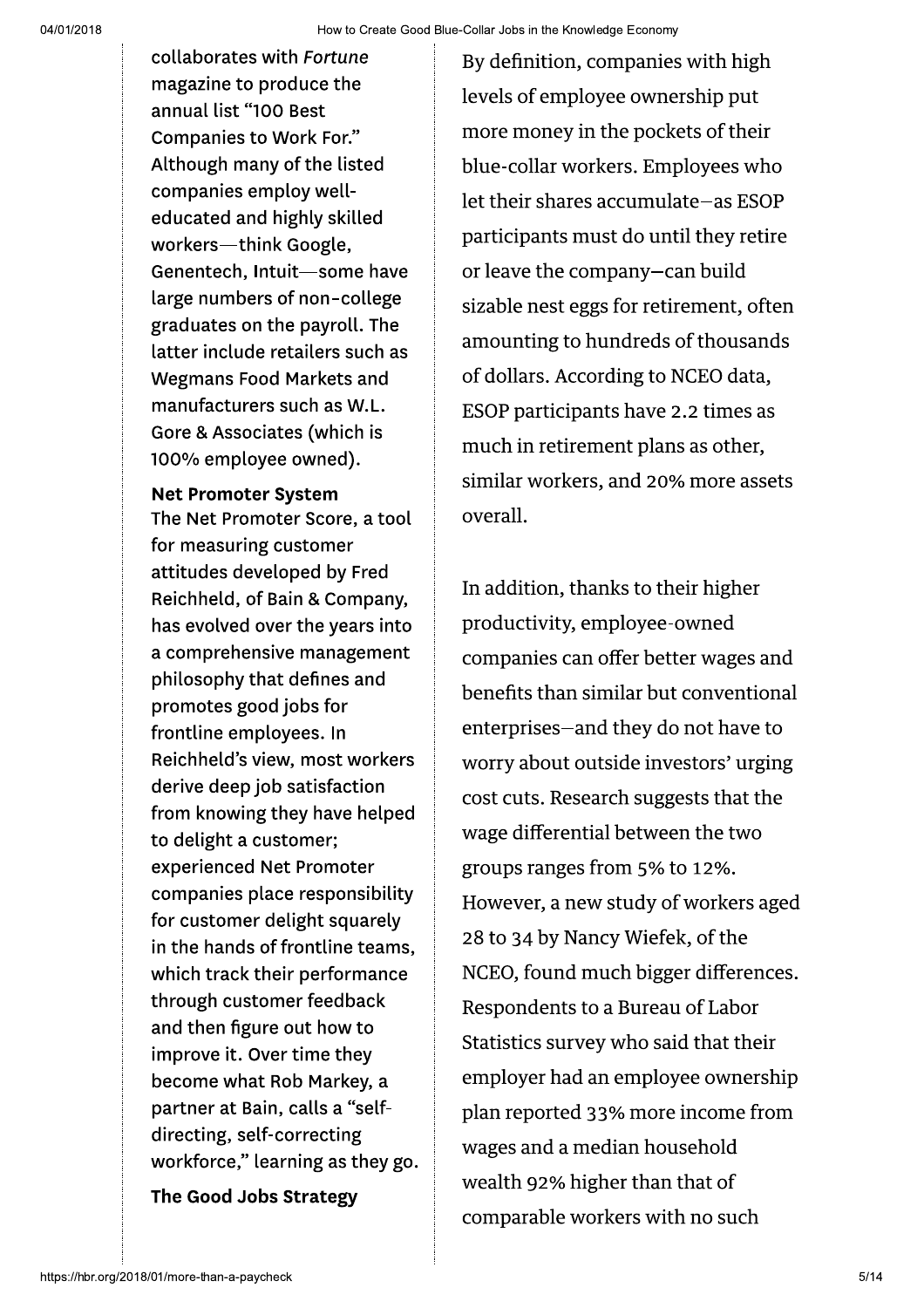<sup>04/01/2018</sup><br>
Zeynep Ton, of MIT, argue<br> *The Good Jobs Strategy t*<br>
companies have a choice<br>
what kinds of jobs they<br>
provide. Some choose to<br>
rock-bottom wages and<br>
tolerate the high turnove<br>
lack of motivation that re Ton, of MIT, argues in The Good Jobs Strategy that companies have a choice about what kinds of jobs they provide. Some choose to pay rock-bottom wages and tolerate the high turnover and lack of motivation that result. Others pay well, cross-train, and empower their employees to take on a variety of responsibilities—the good jobs strategy in practice. Ton analyzes how retailers such as Costco and Trader Joe's make specific operational choices that alter the economics of retailing so that the good jobs strategy pays off.

pian. Not surprisingly, the employee ownersnip group also reported a 53% ionger average job tenure.

But giving employees a stake is not  $\sup$  sumclent. If blue-collar jobs are to count as good in the 21st century, they must also engage employees and offer them opportunities to acquire transferable skills.

## **Making Ownership Matter**

The aggregate performance numbers of companies with significant employee ownership are certainly impressive. But a dig into the data reveals that these companies divide

quite neatly into two groups. Those that, like Southwest, create some sort of  $_{{\rm{ownersmp}}}$  culture—by building in structures of participative management  $\,$ and neiping employees learn to think and act like owners—realize virtually all  $\,$  $\mathop{\mathrm{tric}}$  gains to be had. Those that rely on ownership alone are disappointed, because the payon is small or nonexistent.

f his finding dates back to a seminal article by Corey Rosen and Michael Quarrey ("How well is Employee Ownership working?" HBR, September 1987), and it has been replicated by virtually every study since. "The positive effects," write Blasi, Kruse, and Harvard's Richard Freeman in a recent paper, appear to depend on workplace policies and norms that support " cooperation and higher effort, such as employee involvement in decisions,  $\bm{\beta}$ participation in company training, and job security. $\bm{\gamma}$ 

in the modern economy, companies are limited in their ability to offer the degree of security that was possible five decades ago. To compensate for  $\bm{\mathsf{max}}, \bm{\mathsf{a}}$  good blue-collar job must now also provide substantial learning so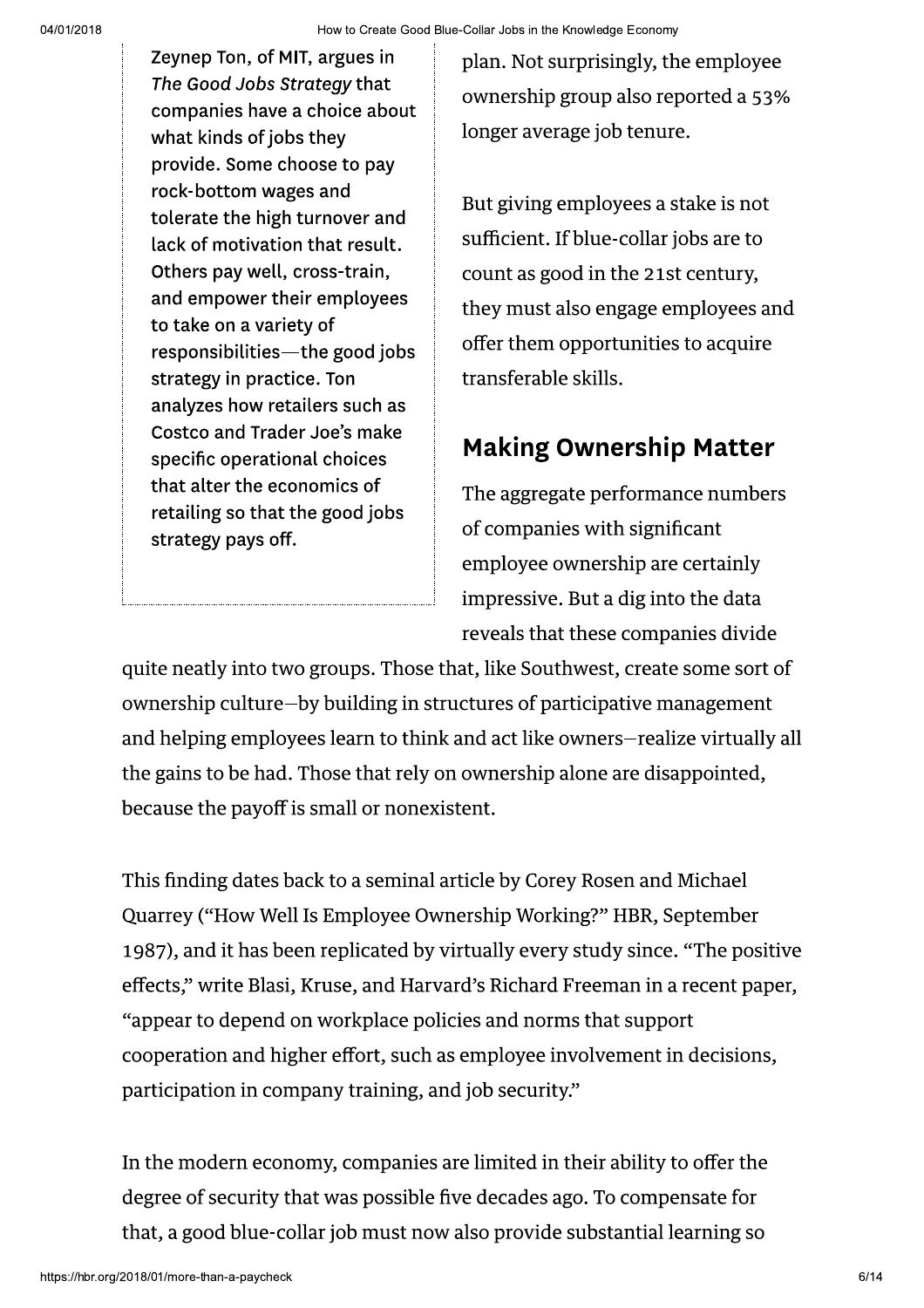that workers can easily move on if need be to a different job, a different company, or even a different industry. With learning comes flexibility, and with flexibility comes security. Learning was notably absent from the good blue-collar jobs of the past, as evidenced by the fact that so many laid-off factory workers have found it difficult or impossible to locate new employment.

In our view, an ownership culture and learning opportunities are closely entwined. Looking at the experience of companies that have created good blue-collar jobs in the modern era, we see that most apply three basic principles.

#### Make the company's economics clear.

Every business has economics that reflect what its customers value. Company owners and senior executives generally understand those economics; they track the relevant numbers and use the information to make decisions.

Forward-thinking organizations realize that although frontline employees may not have the same perspective and business experience that senior leaders do, they are nevertheless in a good position to track one or two key numbers that reflect the economics. The relevant metric might be sales at a retailer, the average tab in a restaurant, shipments or rework rates in a plant, or occupancy rates in a hotel. Smart companies identify and focus on just one or two such numbers for each department and share them with the whole workforce.

# One Company's<br>Transformation

A few years ago a global travelmanagement company decided to conduct a controlled experiment. At the time, the company operated through 27 branches in North America,

This approach is quite different from the way companies traditionally think about key performance indicators. For one thing, many companies that track KPIs overdo it, identifying different ones for each business unit and creating confusion in the process.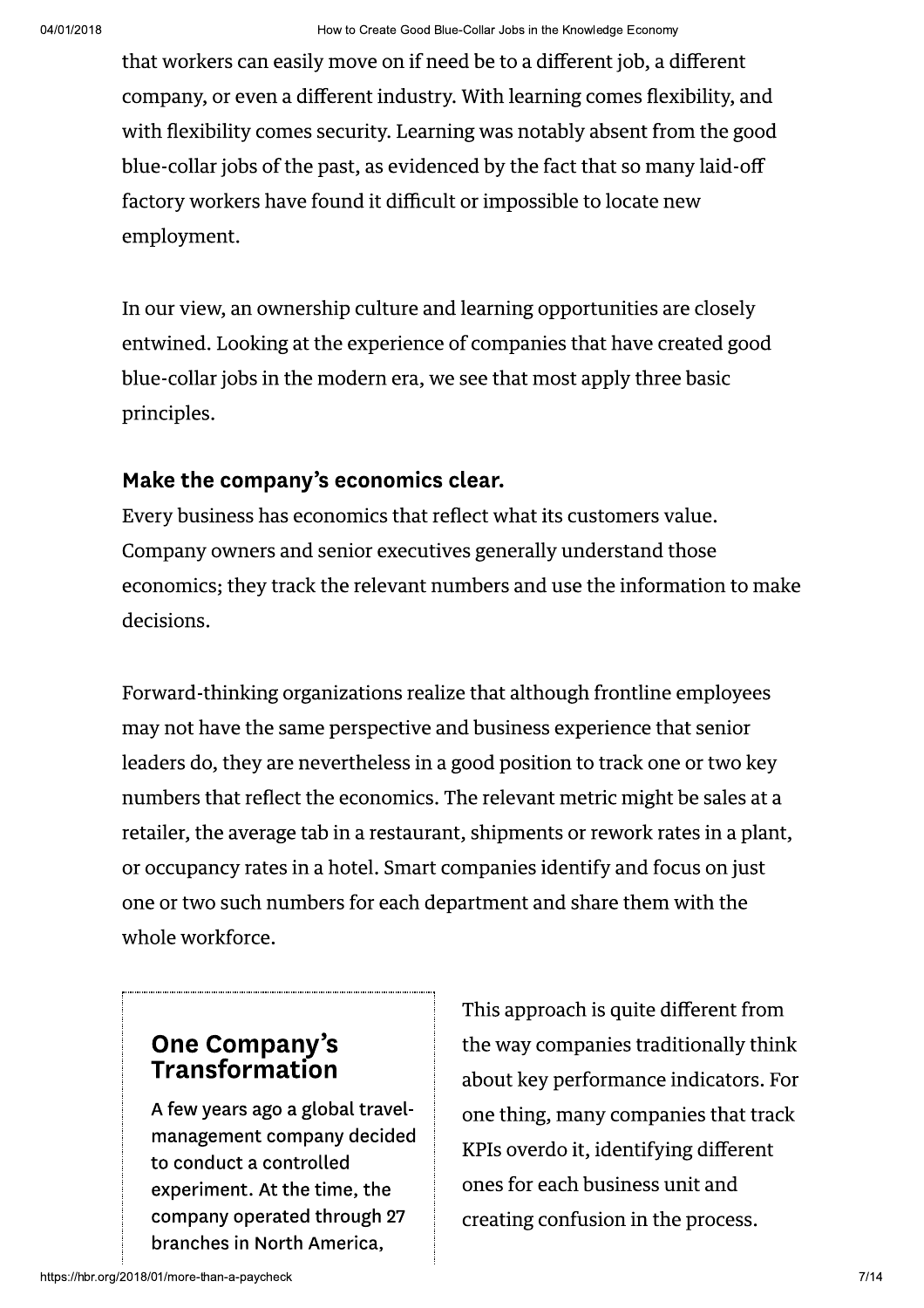each one responsible for clients in its region and accountable to the parent company for certain profit targets. The company decided to launch an initiative based on the principles outlined in this article at three of its branches while leaving the other 24 operating as before. (One of the authors, Bill Fotsch, was directly involved in this work.)

At each of the experimental branches, the company established a formal process to gather information from employees, management, and customers along with financial data. Employee input included answers to questions that are rarely posed to frontline workers, such as "What should the branch do to improve relationships with customers?" and "What is the biggest opportunity for improvement in the branch?" The branches then developed a consensus regarding the key issues they faced during the next six to 12 months and a metric-direct profitability, or revenue minus direct costs-that would indicate whether they were "winning the game." They created targets and scoreboards and integrated team incentive plans with quarterly bonuses, funded by the targets, for improving results.

Soon employees were brainstorming about how to improve performance. At

Some years ago we studied the Australian iron ore division of a large mining company. The division at the time had 7,000 employees and 203 KPIs, each linked to its own incentive plan. This pitted employees and departments against one another. The parts department's KPI, for instance, was minimizing the money tied up in spare-parts inventory. The production department's was throughput. When a machine went down, the parts required for repair were frequently unavailable, stalling production and souring relationships between the departments. Taking a broader approach, the division's managers implemented a new system in which everyone tracked the same key number: safe tons of ore shipped per month. This metric was easy for all employees to understand and it directly affected the division's income statement.

Companies can compensate for a loss of security with substantial learning.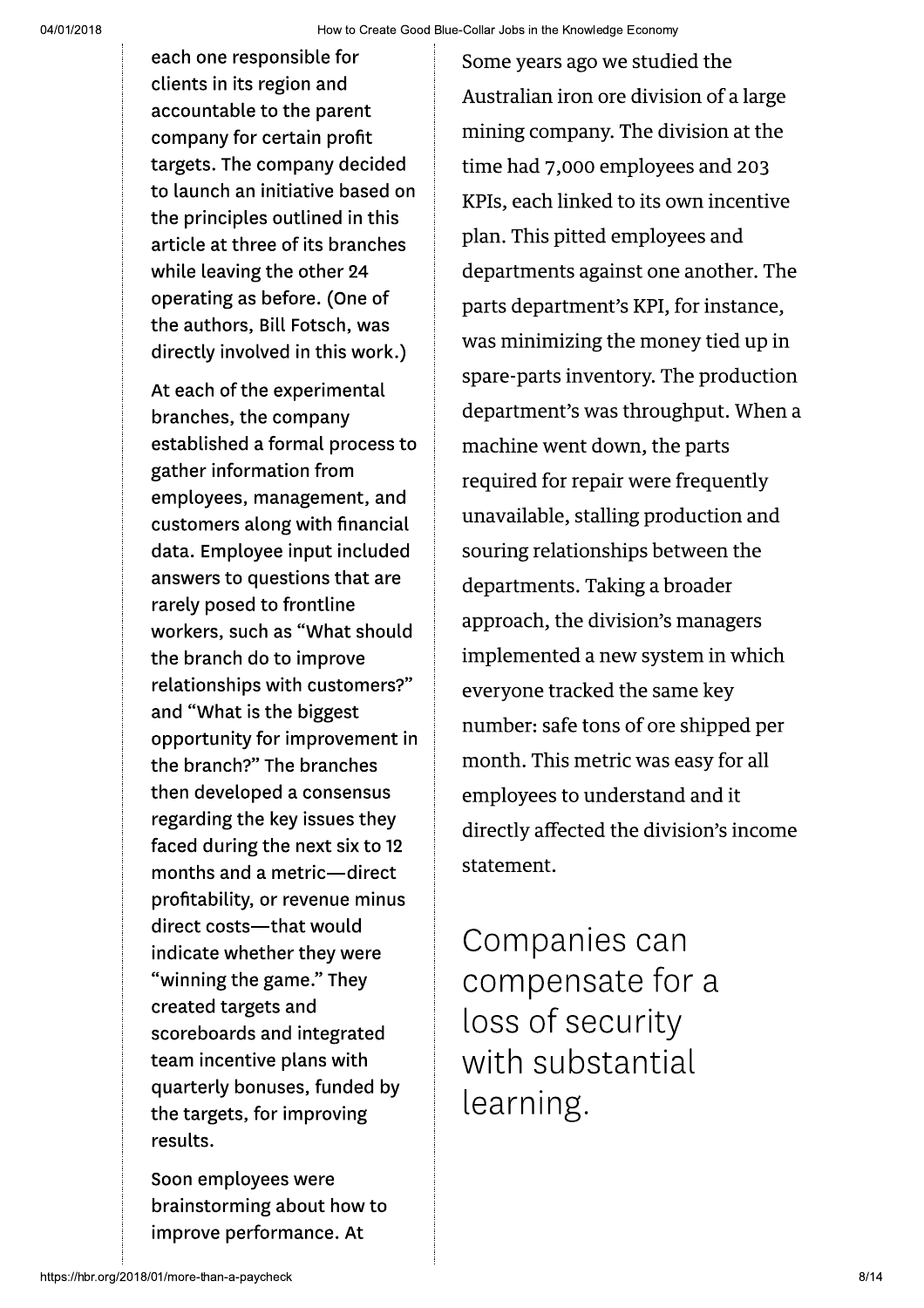weekly meetings, results were shared and forecasts were updated for the coming three months. Quarterly performance figures were recognized, learned from, and celebrated when they were on target. Individuals began taking initiative for specific improvements. One customer relations rep, for instance, started contacting vendors to recover money lost owing to hotel no-shows, canceled flights, and the like. She collected close to \$200,000 in the first several months.

After a year the outcome could scarcely have been clearer. The three experimental branches exceeded their annual profit targets by 10%, 17%, and 20% after incentive payments. None of the other 24 branches achieved its profit target that year. Not surprisingly, corporate management decided to roll the program out to all its branches-a process made more efficient by lessons taken from the three experiments. The experiments also created a kind of partnership mindset, something that is missing from many workplaces. One travel counselor said, "I feel that the

Some companies deliberately change the key numbers as the business's economics change. Doing so enables them to concentrate everyone's efforts on eliminating specific weaknesses. Right now, for instance, Gardner Denver is focusing on reducing its net working capital, which is higher than that of many of its peers. The company is training 150 leaders in the basics of lowering it. Those leaders will then train the company's 6,000plus employees and help them figure out how in their various positions they can affect the working-capital level-for example, by coming up with ideas for reducing parts or work-inprocess inventories. Meanwhile, a scoreboard will track progress, and the company will publicize short-term innovations (quick wins) that begin to put dents in the number. When net working capital hits an appropriate level, the company can move on to its next challenge.

This one-number-at-a-time approach has another advantage: It broadens employees' understanding of the economics of the business. At Gourmet Events Hawaii, a catering company, employees initially focused

on increasing gross profit (revenue minus direct costs). The following year they began tracking net profit (gross profit minus operating expenses).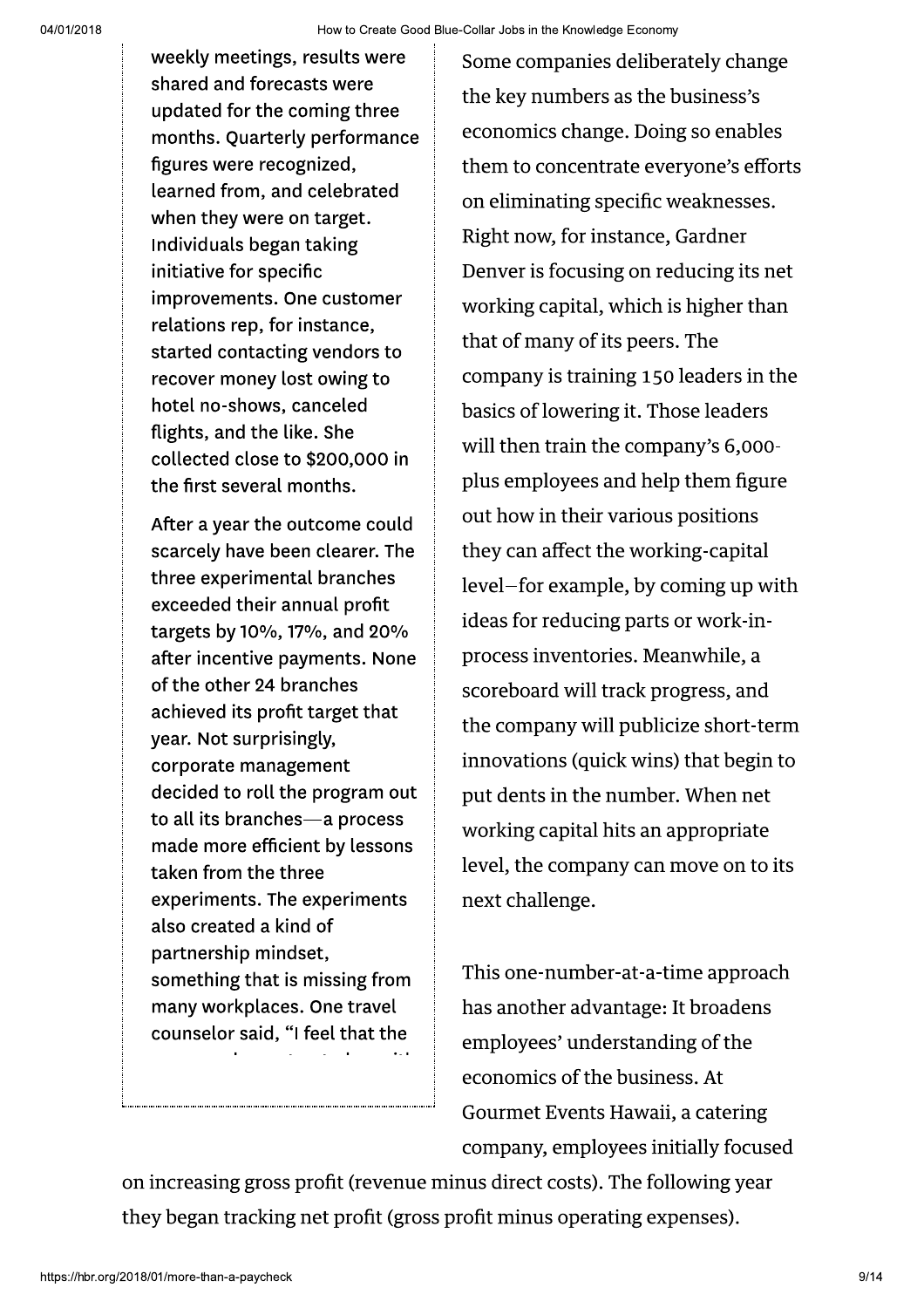Learning is dynamic, and employees' knowledge of business fundamentals will most likely be deeper and more sustainable with this approach. Furthermore, because the company's employees are motivated to improve its economics, they require less supervision–lowering costs associated with it. And what they have learned is a valuable capability that they can take with them to future jobs.

#### Encourage employees to follow and improve the metrics.

Once people understand the economics, they can make better decisions and manage to the numbers they're tracking. Sometimes all it takes is sharing the data. A fast-food franchisee began posting simplified weekly income statements-sales, cost of goods sold, and gross profit-on the wall where his employees could see them. The workers, mostly teenagers, quickly made a game of figuring out how to boost revenue while keeping costs low. Along the way they got a practical lesson in the basics of running a business.

Other companies employ more-formal processes. At Trinity Products, a midsize steel fabricator based in Missouri, employees propose improvement initiatives to management and then serve on teams charged with addressing the highest-priority issues. "We took coil splices from 25 minutes to 15," Robert Griggs, the founder and president, told us. "Changeovers from one size to the next size went from eight hours to five and then to three or three and a half." Every such improvement has a positive effect on Trinity's income statement, which the company shares with employees.

An essential part of managing to the metrics is forecasting the numbers from one period to the next. This is a key discipline of business-unit management. It reinforces proactive thought and behavior, enabling the organization to anticipate opportunities and difficulties and to take appropriate action. But accurate forecasting is also challenging, and involving themselves in the process may seem like an impossible task for employees.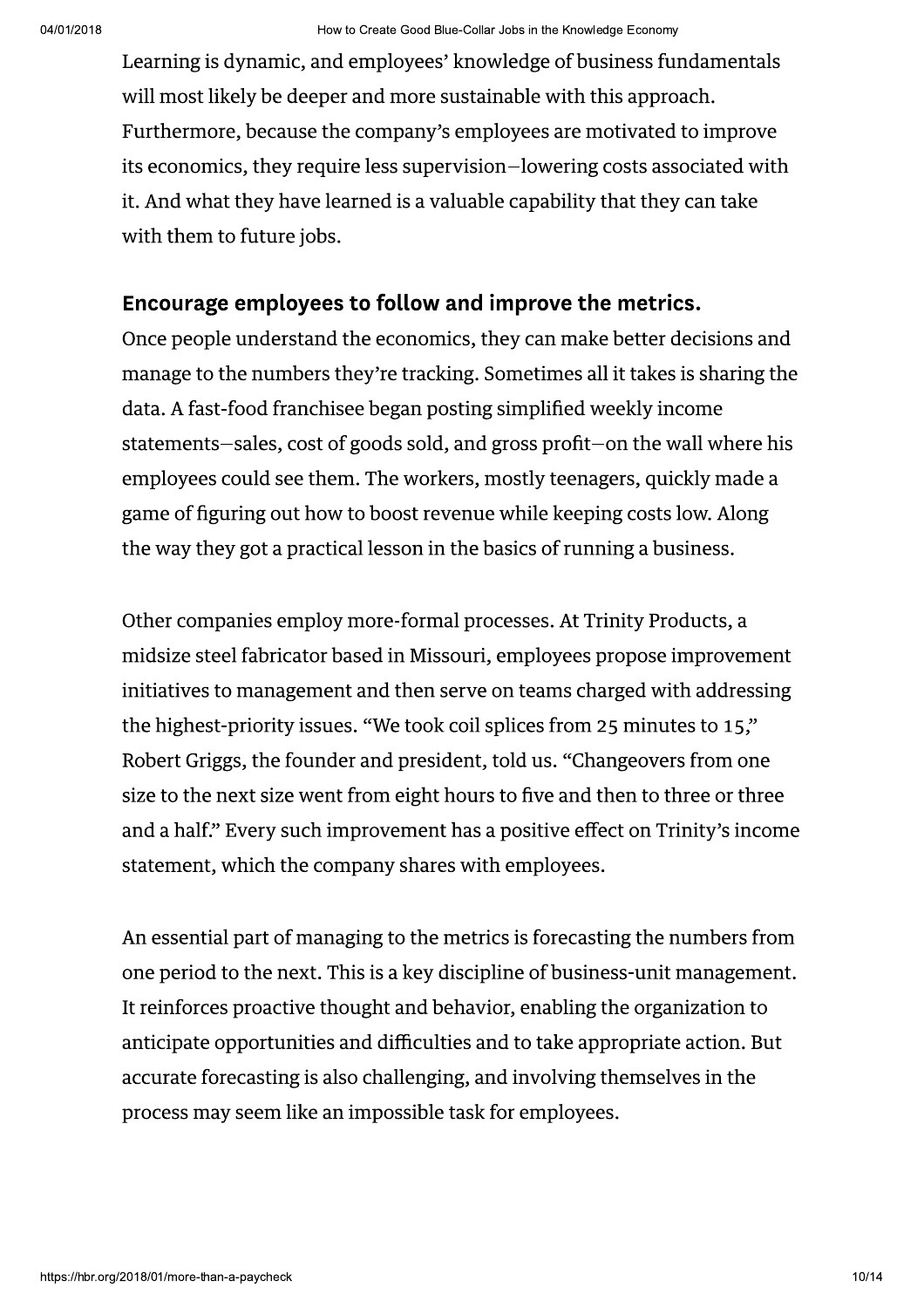In our experience, it's not. We find that managers at good job companies willingly share what they know-sales forecasts or economic conditions, for instance-at weekly meetings. For their part, frontline team representatives are often keen to offer input, such as what customer service reps are hearing on the phone or what store clerks have noticed about foot-traffic trends. As with any discipline, forecasting skills improve with practice. People identify what they don't know and figure out ways to fill the gaps. Comparing forecasts with budgets and, eventually, with actual results indicates which parts of the business are under control and which could use some additional coaching. Just as students learn from thoughtful grading, employees learn from studying variances.

#### Share the results of improved performance.

The learning and individual initiative required in an ownership culture are new to many companies and their workers. The culture asks employees to stretch themselves and to take on new responsibilities. This naturally raises the time-honored question that has caused so many well-intentioned initiatives to founder: What's in it for me?

Obviously, stock ownership and yearly profit sharing provide part of the answer, but both can seem remote from the daily ups and downs of the workplace. So we think a generous short-term incentive plan tied to improvement in the key metrics is an essential element of a good blue-collar job in the new economy.

Under such a plan, management and employees typically agree at the beginning of the year on targets related to the key numbers. The company establishes a payment schedule: so much extra pay for hitting the targets, so much additional for exceeding them. Companies often find it useful to describe the potential bonus in terms of extra days or (usually) extra weeks of pay, and to track it publicly from week to week. That allows employees to see at a glance exactly where they stand on the incentive and how it relates to the current forecast.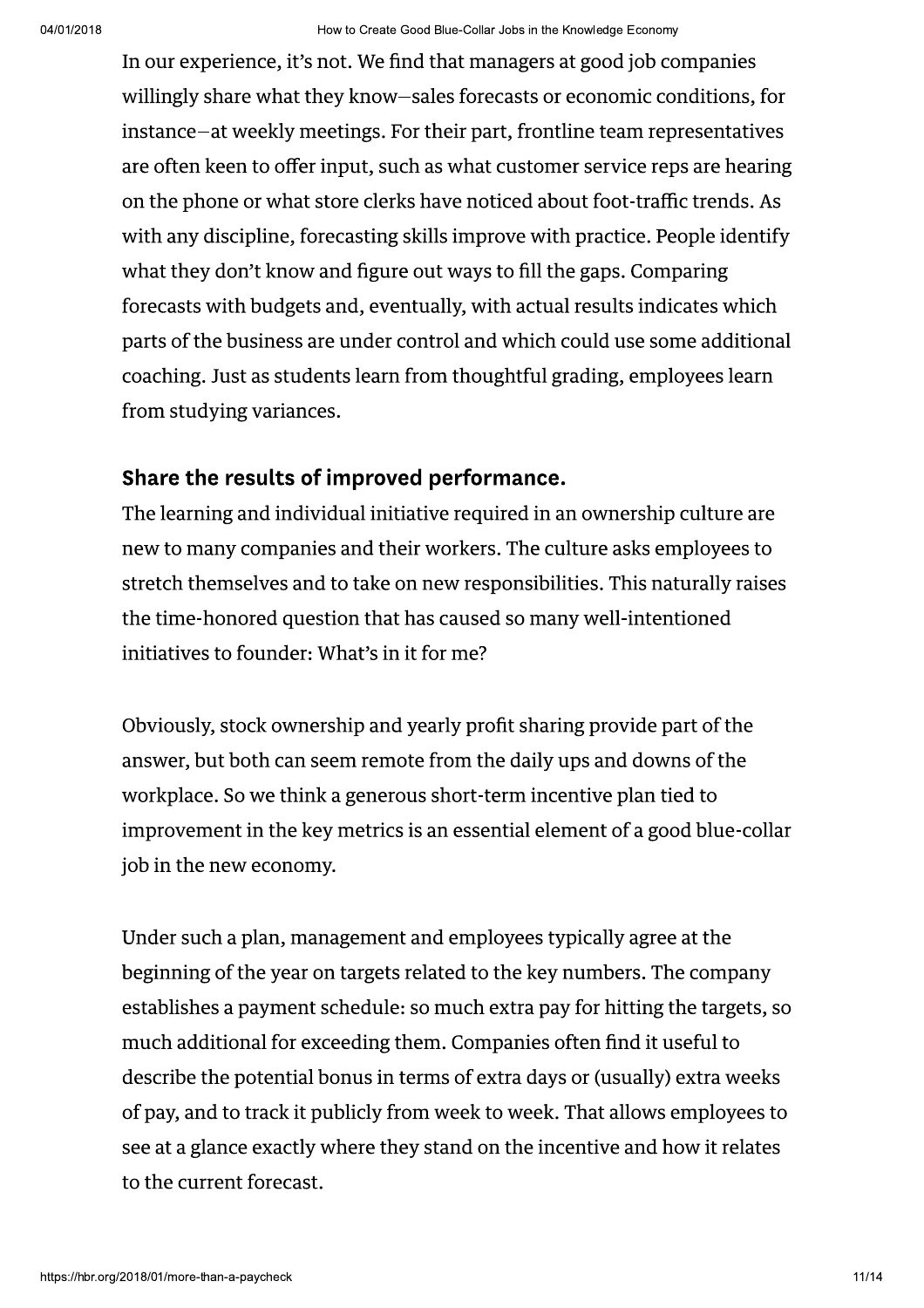Ideally, the plan should have no cap. If the bonus is determined by gross profit performance, for example, and the results are particularly good, employees can earn substantial amounts of money. We have seen companies give as much as 30 weeks' worth of extra pay to their employees-a nice reward by anyone's standards, and an impressive supplement to a blue-collar worker's wage. At the same time, the plan should cost the company nothing. Bonus payments should always be fully funded by the improved performance, and companies may realize two to four times the amount of the bonus in incremental gains. Thus these plans reinforce the idea that management and labor are on the same side, working together to improve the business.

## A good blue-collar job today involves thinking like a business owner.

Put all these things together and you essentially redefine the notion of a good job. No longer does it mean simply assembling parts, serving customers, or driving a forklift. It involves thinking like a business owner-someone responsible for tracking and managing the key numbers and figuring out how to improve performance. It also involves sharing in the rewards of success rather than just collecting an hourly wage. That definition seems fitting in our knowledge economy-and makes for more-engaging work for employees at every level of the organization.

## **The Opportunity**

Ninety years ago the chairman and CEO of General Electric, Owen D. Young, gave the dedication speech at a ceremony for Harvard Business School's new campus, across the Charles River from the rest of the university. What he said must have surprised his listeners: "I hope the day may come when these great business organizations will truly belong to the men who are giving their lives and their efforts to them, I care not in what capacity....Then an idle machine will mean to every man in the plant who sees it an unproductive charge against himself. Then every piece of material not in motion will mean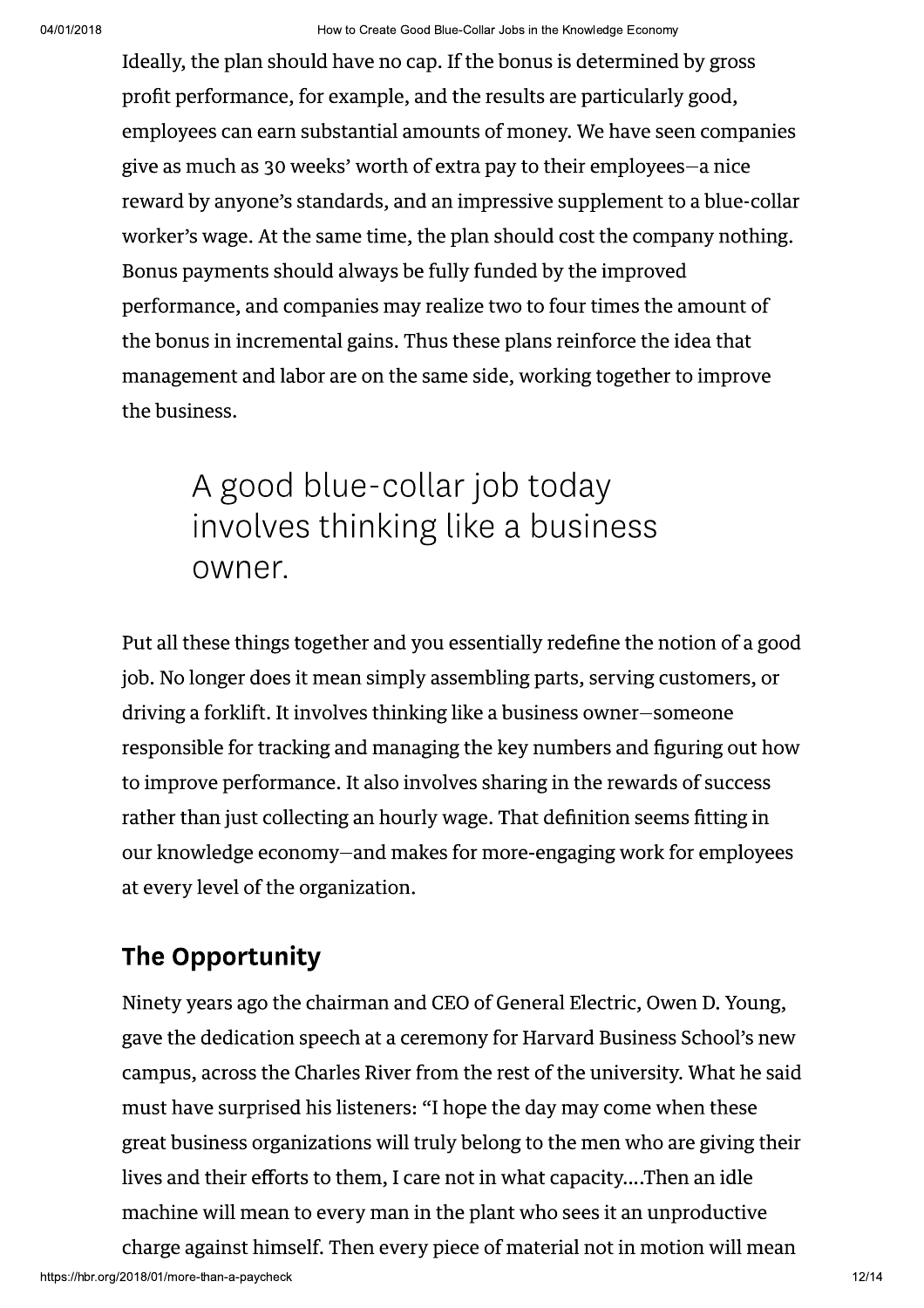to the man who sees it an unproductive charge against himself....Then we shall dispose, once and for all, of the charge that in industry organizations are autocratic and not democratic. Then we shall have all the opportunities for a cultural wage which the business can provide. Then, in a word, men will be as free in cooperative undertakings and subject only to the same limitations and chances as men in individual businesses. Then we shall have no hired men."

In keeping with his times, Young spoke of men only, and he focused on manufacturing enterprises, which were the largest employers of his day. No matter: It's easy to translate his vision to today's economy, where most people in the private sector work for service companies. It's pretty clear that he envisioned creating good jobs in much the same way we do. But we have an advantage that Young lacked: decades of experience with shared profits and shared ownership programs (including ESOPs), along with a growing understanding of how to help employees think and act like businesspeople rather than like hired hands.

American business finds itself in an unusual position today. The decline in the good blue-collar jobs of an earlier era has contributed to stagnating wages among the bottom 80% of U.S. households, feeding growing levels of discontent. Governments have for the most part been unable or unwilling to address this situation. Many voters don't even believe that they should. But here is an arena where business can take the lead. Almost any company can set up some kind of system that encourages employee ownership, profit sharing, or both. Most can create a culture that helps employees learn the business and improve its results and that puts more money in their pockets right away. Executives who adopt such a system will find that they are pioneers in addressing one of America's most pressing problems-and, most likely, that their company performs better than it did before.

A version of this article appeared in the January-February 2018 issue (pp.118-124) of Harvard **Business Review.**